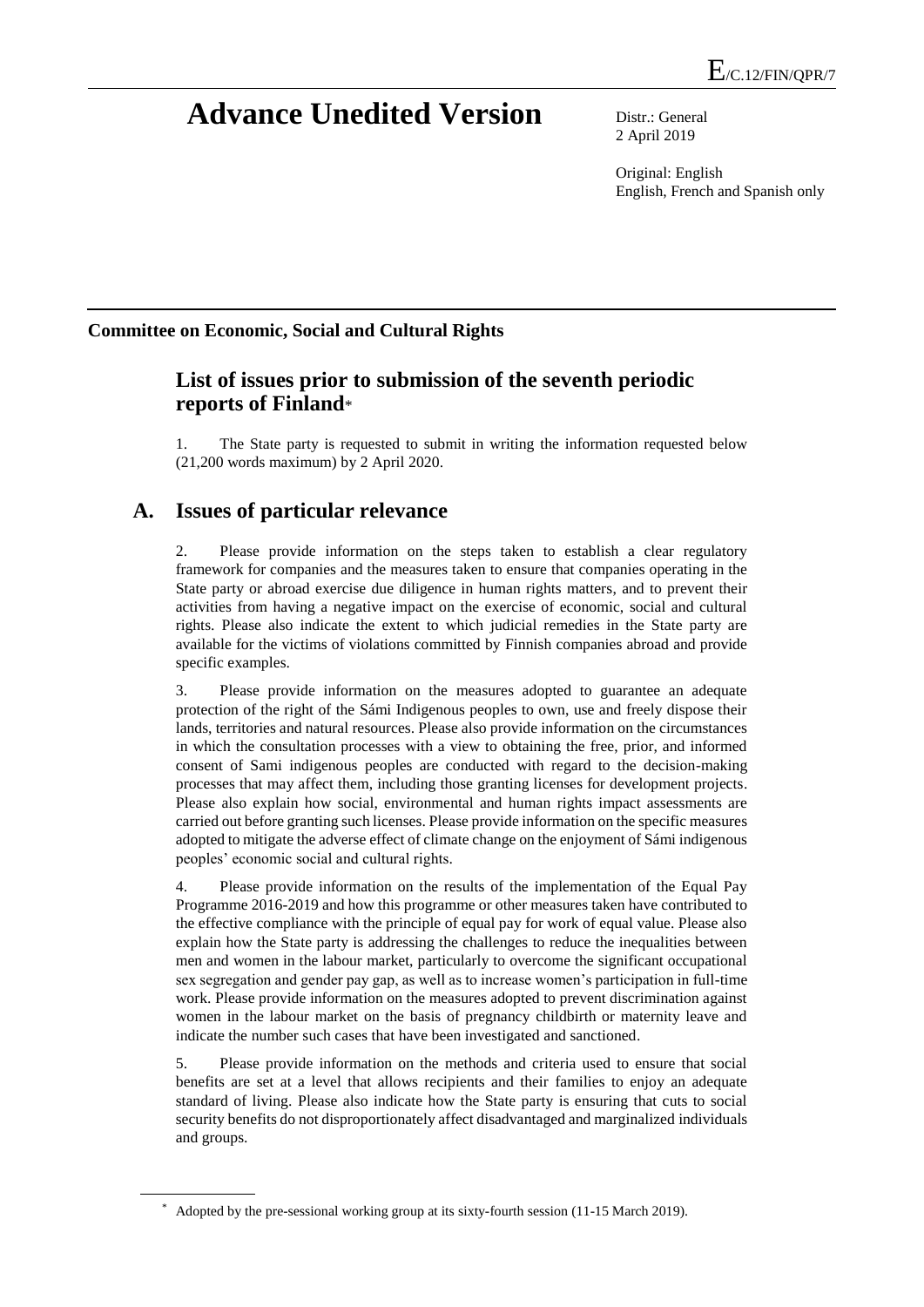6. Please indicate to what extent adequate mental health services, including communitybased services are available and accessible throughout the territory of the State party, including for asylum-seekers and migrants. Please indicate to what extent the measures taken have contributed to reduce the suicide rate in the State party. Please provide information the comprehensive reform of the Alcohol Act that entered into force in March 2018, in particular explain how it includes specific measures to prevent alcohol abuse, particularly among young persons.

#### **B. Ongoing implementation of the Covenant**

7. Please provide information on court cases in which the Covenant rights were invoked before, or applied by, domestic courts. Please also provide information, including statistical data on remedies provided to victims whose rights protected under the Covenant were violated. Please provide information on how trainings and awareness campaigns on the rights protected under the Covenant have contributed to ensure their justiciability and to raise awareness of the individual communications procedure under the Optional Protocol.

8. Please explain the extent to which the financial and human resources allocated to the Finnish National Human Right Institution are adequate to enable it effectively and independently carry out its mandate, particularly in relation to economic, social and cultural rights.

9. With regard to the threat represented by climate change to the enjoyment of economic, social and cultural rights across the world, please provide information on the progress made in meeting the national targets for reducing emissions that the State party has set itself under the Paris Agreement on Climate Change, and on the contributions that it proposes to make to the Green Climate Fund.

In order to assess whether the State party uses its available resources to the maximum to give effect to the Covenant rights, please provide information on the evolution, over the past five years, of:

The proportion of people living below the poverty line and the level of inequality, preferably defined as the ratio of the total income of the richest decile of the population to the total income of the poorest 40 per cent of the population;

The proportion of public revenue that is financed through taxes and how the tax policies enable the mobilisation of resources for the realization of economic, social and cultural rights;

(d) Public expenditure as a percentage of gross domestic product and the proportion of total public expenditure that is devoted to social spending (employment, social security, food, housing, water and sanitation, health, education and culture).

11. Please indicate the measures taken to meet the target of allocating 0.7 per cent of the State party's gross national income to development assistance, and the expected timelines.

12. Please provide information on the implementation of the Anti-Discrimination Act and explain the specific functions and competences of the Non-Discrimination Ombudsman and the Non-Discrimination and Equality Tribunal, indicating whether these bodies can deal with cases of discrimination based on any ground in relation to the enjoyment of all economic, social and cultural rights. Please also provide information on the number of administrative and judicial cases of discrimination in the enjoyment of economic, social and cultural rights that have been investigated, the decisions rendered and whether any compensation has been provided to the victims.

13. Please provide information on the implementation, results and evaluation of the National Policy on Roma and other measures adopted to combat discrimination against Roma, and/or any other ethnic, linguistic and religious minorities, including Russianspeakers and Somali, in the enjoyment of economic, social and cultural rights, particularly in accessing employment, education and health care. Please also explain which measures the State party envisages to adopt in order to overcome the remaining challenges in ensuring the full enjoyment of these rights to all without discrimination.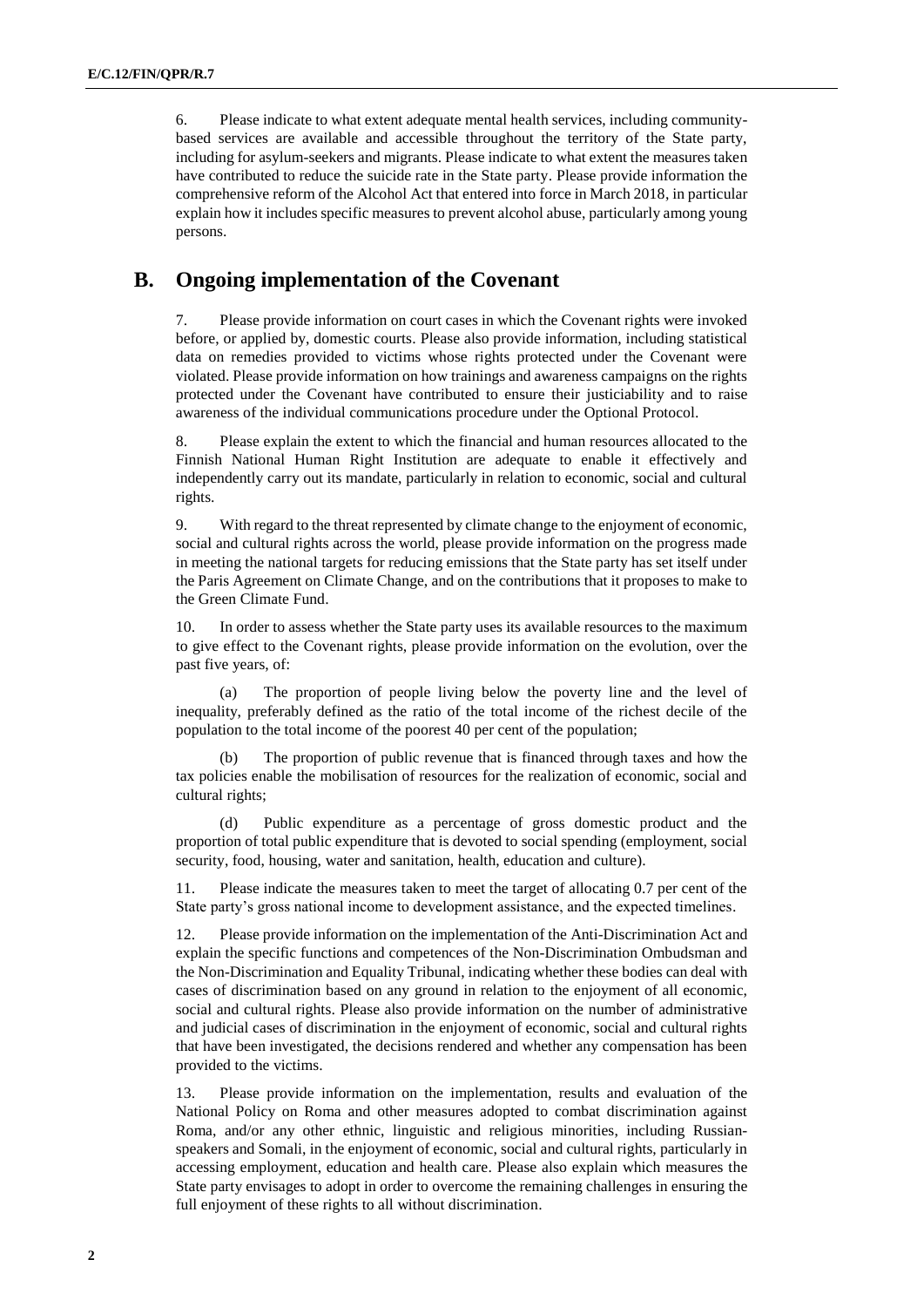14. Please provide information on the implementation, results and evaluation of the Integration Act and its programme (2016-2019) and how they have contributed to the effective social integration of foreign nationals, including asylum seekers, refugees and migrants, particularly with regard to their access to work, education, health care services, and to guarantee them an adequate standard of living.

15. Please provide information on the impact of the implementation of the Act on Equality between Women and Men, and Government Plan for Gender Equality 2016-2019 on the prevention of gender based discrimination and the promotion of gender equality in the enjoyment of economic, social and cultural rights, particularly for women belonging to minorities, older women and women with disabilities.

16. Please provide information on the measures adopted to promote the equitable sharing of family responsibilities and conditions favourable to a healthy work-life balance, and on the impact of such measures.

17. Please provide statistical information, disaggregated by age, sex, disability, ethnic or national origin, on the employment situation in the State party. Please provide information on the implementation of the Young Guarantee scheme and its impact in combating youth unemployment, as well as on the progress made and remaining challenges faced in addressing high long-term unemployment rate.

18. Please explain the extent to which measures adopted have promoted opportunities for productive and remunerated employment for persons with disabilities. Please also provide information on measures adopted to provide reasonable accommodation.

19. Please provide information on the specific measures taken to bring the working conditions of migrant workers, particularly seasonal workers, into conformity with the provisions of article 7 of the Covenant, and on the impact of such measures. Please also provide information on the number of complaints related to discriminatory practices that have been lodged, the investigations conducted and the sanctions imposed.

20. Please explain the impact of the measures adopted to prevent accidents and workrelated diseases and how the State party ensures that occupational health services, including compensation, are available for all workers. Please provide information on the resources allocated to the labour inspectorate and specify whether it has the mandate to monitor all aspects of the right to just and favourable conditions of work for all workers. Please provide information on measures adopted to ensure that the labour inspectorate focuses on monitoring the rights of workers and it is not used for other purposes.

21. Please provide information on the child welfare services available and to what extent these services ensure full protection to families with children, particularly those belonging to minorities, including those with immigrant background. Please provide information on the implementation of the legislation on foster care and measures adopted to promote family and community-based care for children deprived of a family environment and explain the mechanisms in place to monitor the rights of children in institutions or foster care.

22. Please provide information on the measures taken to guarantee targeted support to all those living in poverty or at risk of poverty, in particular single-parent families, families with children, as well as young people.

23. Please explain to what extent the measures adopted have contributed to reducing homelessness, and provide information on the capacity of reception facilities, including emergency shelters, hostels and social rehabilitation centres, that are available in the State party. Please provide information on how the measures adopted have contributed to ensure accessibility of affordable rental housing for disadvantaged and marginalized individuals and groups.

24. Please provide information on specific measures adopted to ensure that older persons have access to adequate care and treatment, as well as information on training programmes available for doctors, health and social-care professionals about the rights of older persons.

25. Please provide updated information on the reform of health and social services carried out by the State party, and how such reform envisages to improve accessibility, affordability and quality of health-care goods and services for disadvantaged and marginalized individuals